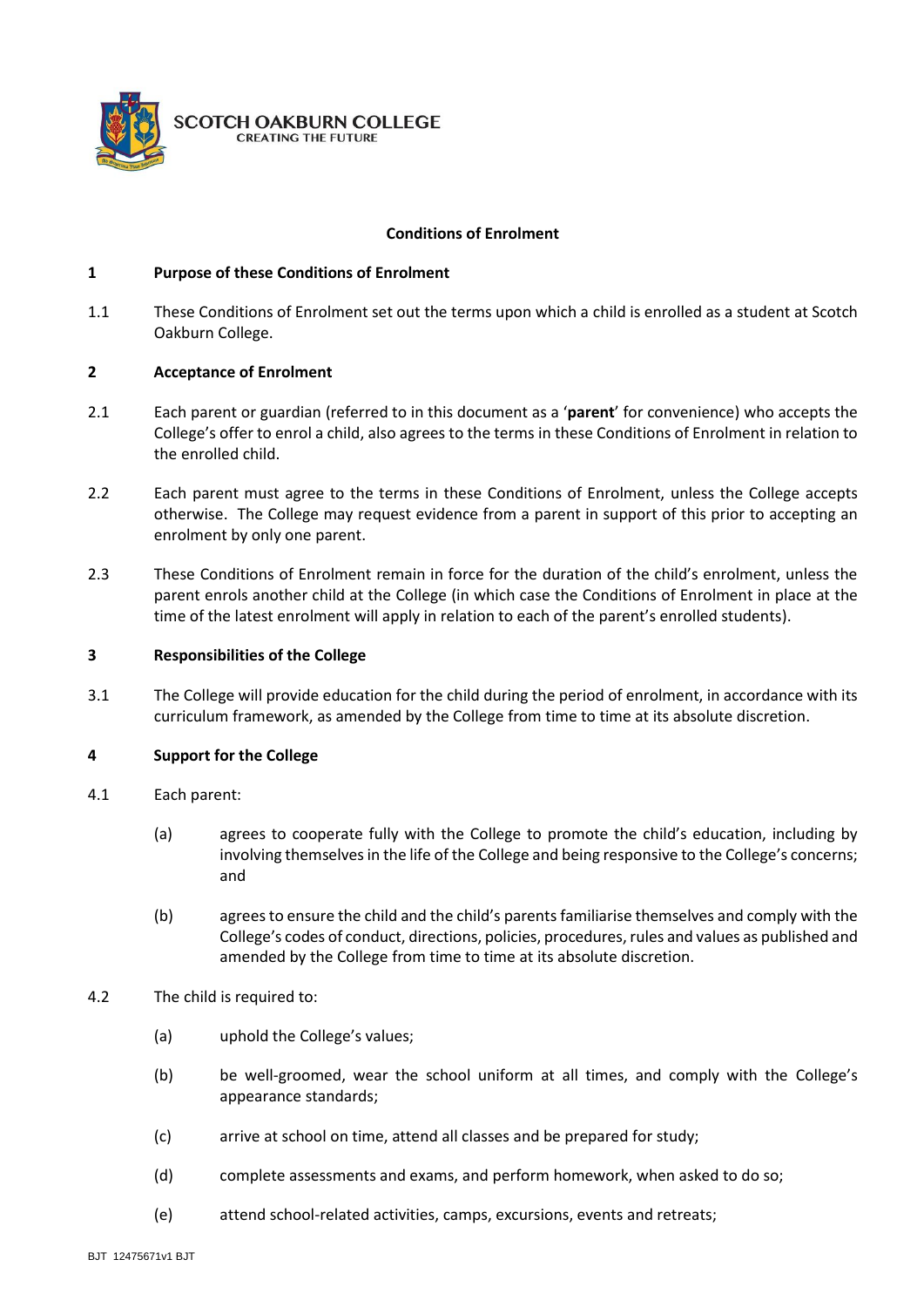- (g) not leave the College grounds during school hours, without the permission of the Principal or the Principal's delegate;
- (h) not possess, use, distribute or sell illegal or illicit substances (including tobacco, drugs or alcohol, and related paraphernalia), and not do any of these things in relation to suspected illegal or illicit substances, whilst on school grounds or participating in College-related activities; and
- (i) be familiar and complies with the College's codes of conduct, directions, policies, procedures, rules and values as published and amended by the College from time to time at its absolute discretion.

## **5 School Fees**

- 5.1 The College publishes in advance of each school year fee schedules setting out:
	- (a) all tuition fees and course levies, and other charges and levies, imposed by the College for that school year (collectively, the **School Fees**) in relation to a student's enrolment at the College, or in relation to certain activities and programs;
	- (b) due dates for payment (which may be in advance or arrears); and
	- (c) other relevant matters (including in relation to consequences for non-payment).
- 5.2 The terms of each fee schedule are at the College's absolute discretion, and subject to change. However, the College will not vary those terms retrospectively.
- 5.3 Unless otherwise agreed in writing with the Principal or the Business Manager, each parent agrees:
	- (a) to be jointly and severally liable for the payment of all School Fees imposed by the College during the child's enrolment;

*Note - Each parent must agree to be jointly and severally liable, unless the College accepts a Change of Financial Responsibility Form (a copy of which is available from the Registrar or Business Manager). The College may request evidence from a parent in support of a Change of Financial Responsibility Form prior to agreeing, at its absolute discretion, to release a parent from joint and several liability.*

- (b) to pay all School Fees imposed by the College by the due dates, and in accordance with the payment terms, set out in the relevant fee schedules which apply during the child's enrolment;
- (c) any School Fees not paid within 28 days of the due date set out in the relevant fee schedule shall be subject to the addition of compound interest, at the current rate of interest charged by the bankers for the College on overdrawn accounts plus 2%, calculated daily; and
- (d) that School Fees imposed by the College are payable during any period in which the child is enrolled and absent from the College.
- 5.4 The College's fee schedule are not an exhaustive list of fees, charges and levies that apply during the child's enrolment. Additional fees, charges and levies may apply from time to time for certain activities and events in which the child participates (e.g. co-curricular activities), or for goods which the child or parents purchase via the College (e.g. textbooks), and written details of these will be communicated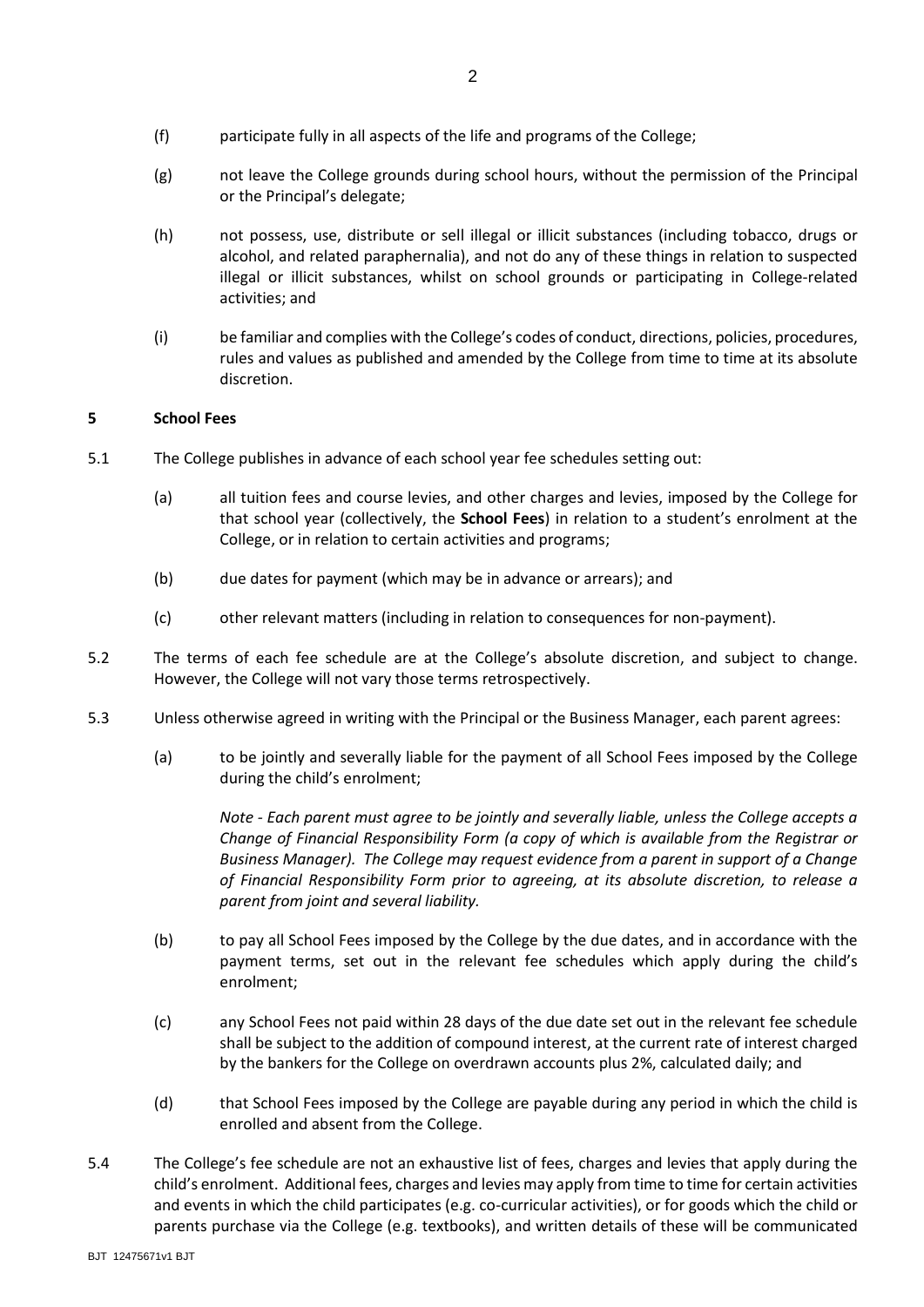to parents in advance. Each parent agrees to also be jointly and severally liable for the payment of any such fees, charges or levies as and when they fall due for payment.

- 5.5 The College operates on a not-for-profit basis, and is reliant on parents meeting their financial commitments if it is to deliver a quality education for students. The College may in its absolute discretion refuse the child's participation in co-curricular activities, events and excursions, suspend and/or terminate the child's enrolment, and/or commence debt recovery action in the event that any School Fees (or any other fees, charges and levies) imposed by the College are not paid by the due date, or in accordance with the payment terms, which apply during the child's enrolment.
- 5.6 Each parent agrees to jointly and severally indemnify the College for all reasonable costs and disbursements (including debt recovery and legal professional costs on an indemnity basis) incurred in recovering outstanding School Fees (or any other fees, charges and levies) imposed by the College.

## **6 Termination of Enrolment**

- 6.1 To withdraw a child's enrolment, the child's parents must give at least a full school term's written notice to the College. This means that the College must receive notice in writing from one of the child's parents by no later than:
	- (a) where the child has not commenced enrolment: on the first day of the school term immediately prior to the term where the enrolment was scheduled to commence;
	- (b) where the child will leave on the last day of a school term: the first day of that term;
	- (c) where the child will leave prior to the commencement of or during a term: the first day of the previous school term.
- 6.2 The College expects that students enrolled in the Early Learning Centre will continue to Prep. Accordingly, Early Learning Centre parents must also give at least four weeks' written notice of their child's withdrawal.
- 6.3 If notice is not given in accordance with this clause 6, the withdrawn child's parents each agree to jointly and severally pay to the College in lieu of such notice the full amount of School Fees (and any other fees, charges and levies) imposed by the College for the period up to the end of the full school term following the child not commencing or ceasing enrolment with the College.
- 6.4 The College may terminate the child's enrolment (with or without notice) where in the Principal's (or in relation to paragraph (a) below, the Business Manager's) reasonable opinion:
	- (a) a parent has breached these Conditions of Enrolment, including by failing to pay School Fees (or any other fees, charges and levies) imposed by the College by the due date, or in accordance with the payment terms, which apply during the child's enrolment.
	- (b) the child has acted inconsistently with the College's expectations as set out in its codes of conduct, policies, procedures, rules or values, or has breached a direction of the College;
	- (c) the College is not satisfied it can meet the needs of the child; or
	- (d) the College is not satisfied that there remains sufficient trust and confidence between the College and the child's family for an effective enrolment relationship.
- 6.5 All outstanding School Fees (and any other fees, charges and levies) imposed by the College, and any fees, charges and levies which have not yet fallen due, are payable immediately on the child's last day of enrolment.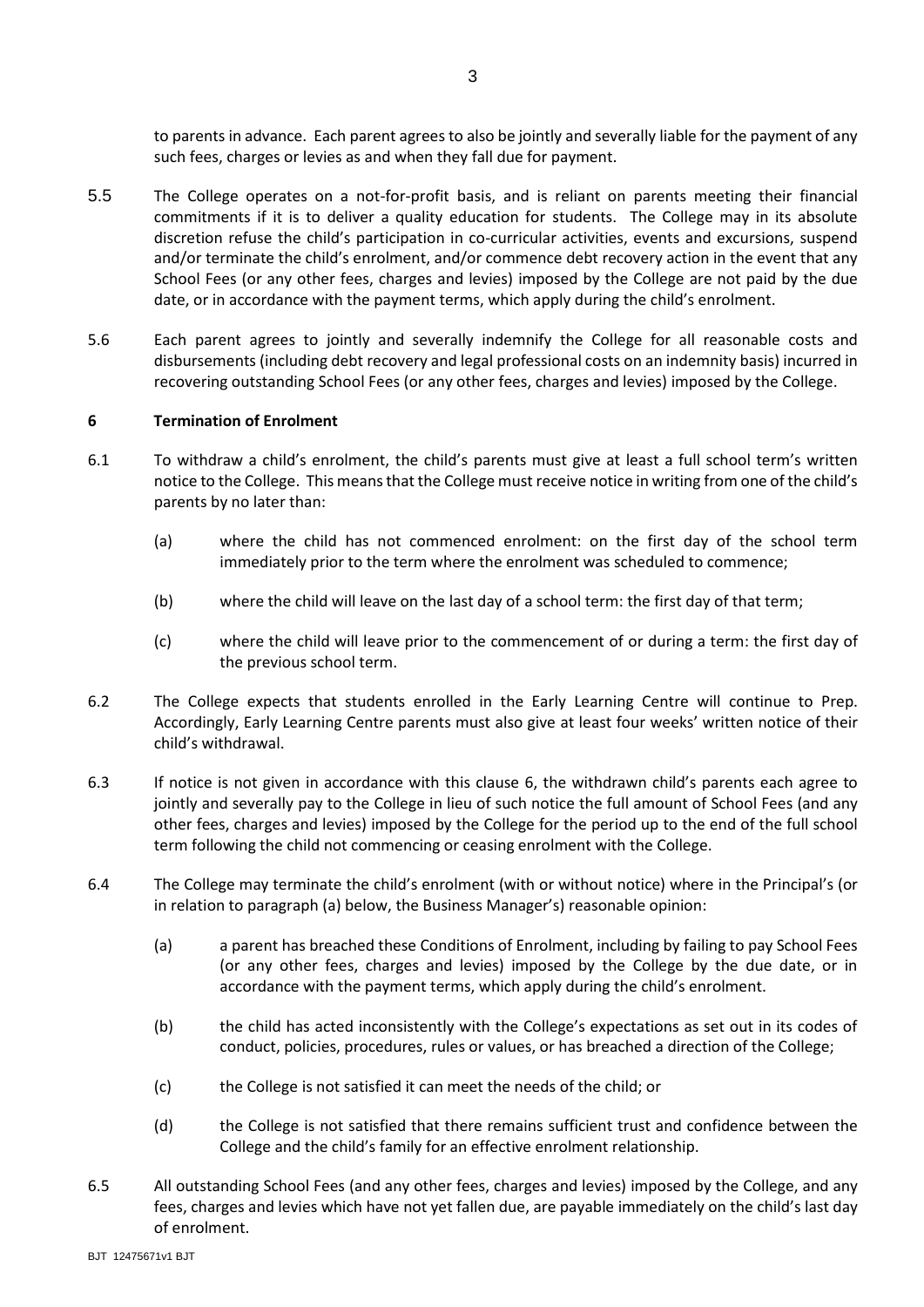6.6 In the event of suspension or termination of enrolment under these Conditions of Enrolment, there will be no refund or waiver of any School Fees (and any other fees, charges and levies) imposed by the College.

# **7 Change of Details**

- 7.1 Each parent must immediately inform the College of any change in the child's or a parent's postal address, email address, telephone numbers, and/or family circumstances.
- 7.2 Parents must notify the College immediately of any parenting plans, parenting agreements, or orders made by a court of competent jurisdiction relevant to the child's enrolment at the College (or which the College may wish to have regard to in engaging in any conduct contemplated by this document, including contacting parents, disclosing the child's personal information, or using, publishing or broadcasting images or recordings of the child).

### **8 Communication, Instructions and Emergencies**

- <span id="page-3-0"></span>8.1 Parents acknowledge that the College reserves the right to communicate with both or one of the child's parents regarding the child's education, care, safety and welfare, having regard to what the College considers, in its reasonable opinion, to be the best interests of the child.
- 8.2 Despite clause [8.1,](#page-3-0) any notice given by the College to any one of the child's parents will be deemed to be given to all parents. Notice can be given by email, hand, prepaid post, in the College newsletter, on the College website, or via the child (eg a note in the student diary).
- 8.3 Similarly, should the College require instruction, authority or direction on any issue concerning the child then the College may act upon the instruction, authority or direction of any one of the child's parents and having regard to what the College considers, in its reasonable opinion, to be the best interests of the child.
- 8.4 In the event of any medical or other emergency arising in respect of the child then, should the College consider it impracticable to communicate with the child's parents, each parent authorises the College to act as it considers, in its reasonable opinion, to be the best interests of the child. Each parents agree to jointly and severally indemnify the College in respect of any reasonable costs and expenses which the College incurs as a result of the College taking action pursuant to this clause.

#### **9 Information/Special Needs**

- 9.1 The College is an inclusive school, and will comply with its statutory obligations regarding special needs. Special needs include allergies, health conditions, physical or intellectual disabilities, behavioural or learning challenges or difficulties, learning support requirements and needs of a medical, psychological, health or dietary nature.
- 9.2 Each parent must inform the College of all special needs the child has which may be relevant to the education or welfare of the child (or which may impact upon the education or welfare or others). If a parent fails to inform the College of any special needs in relation to the child then the College, in its absolute discretion, may refuse to proceed with enrolment of the child (or, if the enrolment has already commenced, immediately terminate the enrolment of the child under these Conditions of Enrolment).
- 9.3 Each parent agrees that they will immediately inform the College should their child develop special needs, or should the special needs of the child change, either before or during the child's enrolment at the College.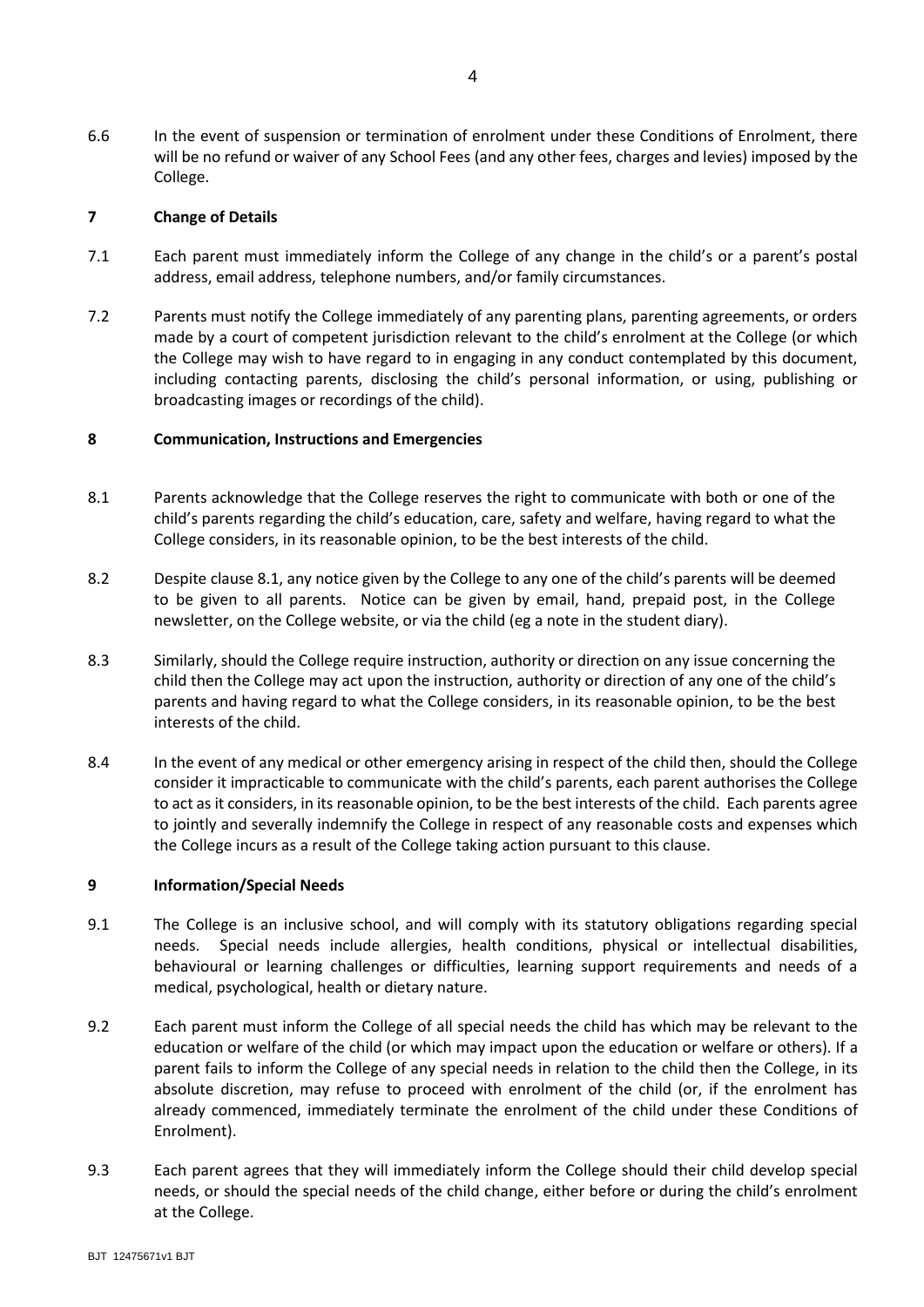5

- 9.4 Where a parent promptly informs the College of their child's special needs, or where a child's special needs develop or change, then the College will discuss those special needs with the child's parents as it considers appropriate. If subsequently the College considers, in its reasonable opinion and subject to its legal obligations, that the College cannot meet the special needs of the child then:
	- (a) the College may, in its absolute discretion, refuse to proceed with the enrolment of the child (or, if the enrolment has already commenced, may terminate the enrolment of the child without giving notice); and/or
	- (b) the child's parents may choose not to proceed with the enrolment (or, if the enrolment has already commenced, may terminate the enrolment of the child without giving notice).

## **10 Discipline**

- 10.1 The College's codes of conduct, directions, policies, procedures, rules and values apply to conduct of the child both inside and outside the College, and whether or not the conduct is connected to College activities.
- 10.2 The College is responsible for determining when conduct of the child warrants discipline and may apply such discipline (including suspension and expulsion) as the College, in its absolute discretion, considers appropriate having regard to the child's conduct and the College's codes of conduct, directions, policies, procedures, rules and values.
- 10.3 The College also reserves the right to suspend a child's education whilst investigating a potential breach of the College's codes of conduct, directions, policies, procedures, rules or values.

## **11 Loss of Property and Insurance**

- 11.1 Students must care for the property of others including the College's buildings, furniture and equipment. Each parent agrees to be financially responsible for any property damage caused by their child at the College or while participating in College-related activities.
- 11.2 It is impossible for the College to implement and administer systems or processes which will adequately protect the child's personal property against all loss, damage or theft. All personal property brought by the child to the College or to College-related activities is at the sole risk of the child and their parents. The College accepts no liability for loss or damage to personal property of the child, however that may occur, and the College has no responsibility to implement and administer systems or processes which may minimise or avoid such loss or damage.
- 11.3 The College does not insure the personal property of the child or their parents which is brought to the College or to College-related activities. It is the responsibility of the child's parents to arrange such insurance as they consider appropriate.
- 11.4 Although the College may have limited personal accident insurance in respect of its students, each child's parents should arrange such personal accident insurance as they consider appropriate.
- 11.5 From time to time, the College may provide bag areas, lockers and work areas for the child's use. These areas remain the property of the College, and are provided with the understanding the College has the right to access such property at any time it deems necessary.

## **12 GST**

12.1 Where possible the School Fees (and any other fees, charges and levies) imposed by the College will be quoted on a GST inclusive basis. If GST becomes payable in respect of any part of any fees, charges